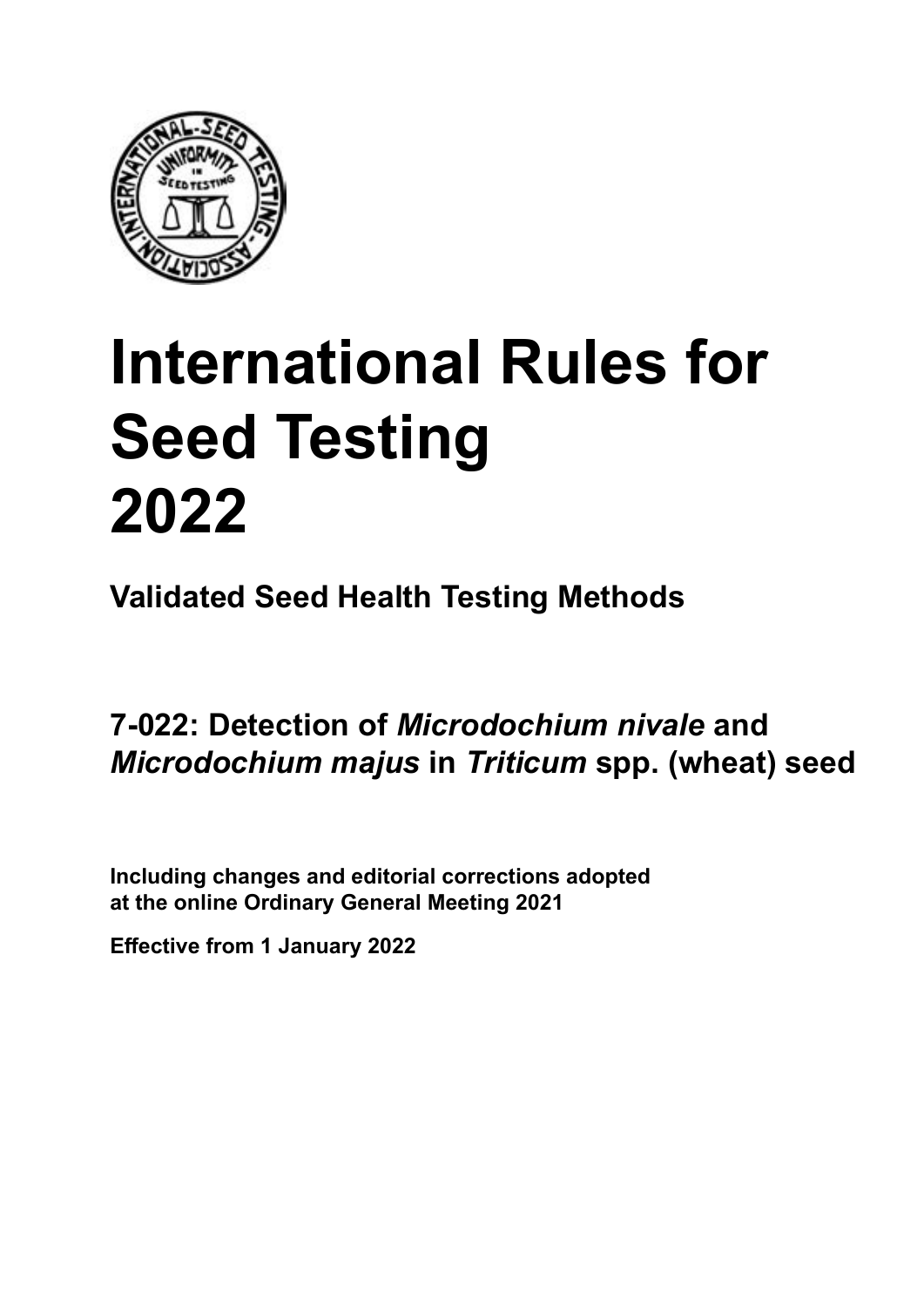## **Validation reports**

See References. Copies are available by e-mail from the<br>ISTA Secretariat at ista.office@ista.ch. ISTA Secretariat at ista.office@ista.ch.

lems relating to this method to the ISTA Seed Health Com-<br>mittee, c/o ISTA Secretariat. mittee, c/o ISTA Secretariat.<br>i Please send comments, suggestions or reports of prob-

## **Limitation de responsabilité Disclaimer**

Whilst ISTA has taken care to ensure the accuracy of the<br>methods and information described in this method description, ISTA shall not be liable for any loss or damage, etc.<br>resulting from the use of this method.<br>. resulting from the use of this method. Whilst ISTA has taken care to ensure the accuracy of the methods and information described in this method descrip-<br>tion, ISTA shall not be liable for any loss or damage, etc. tion, ISTA shall not be liable for any loss or damage, etc.<br>resulting from the use of this method.

## **Medidas de seguridad Sicherheitsmaßnahmen Sécurité Safety precautions**

Ensure you are familiar with hazard data and take Ensure you are familiar with hazard data and take<br>appropriate safety precautions, especially during weighing out of ingredients. It is assumed that persons carrying out this test are in a laboratory suitable for carrying out microbiological procedures and familiar with the principles of Good Laboratory Practice, Good Microbiological Practice, and aseptic techniques. Dispose of all waste materials in an appropriate way (e.g. autoclaving, disinfection) and in accordance with local health, environmental and safety regulations. Glade 7: Validated Deed Health Testing holesdos<br>
Validation reports<br>
Safety precedure and also recedure to the same of the same of the same of the based delar and shift<br>
CM December 2022Validation and also present of produ microbiological procedures and familiar with the principles<br>of Good Laboratory Practice, Good Microbiological Practice,<br>and aseptic techniques. Dispose of all waste materials in<br>an appropriate way (e.g. autoclaving, disinf fallstoffe sind auf geeignete Weise und entsprechend der vor Ort über der vor Ort über und Umwelt- und Umwelt-<br>Eine und Umwelt-Effective Counter of Nicholas Devel Teach Teach Teach Devel Safety precedutions<br>
Validation reports<br>
Safety precedution reports and the symbol state of the sementic of the symbol state of the based delay and share<br>
Propose of Good Laboratory Practice, Good Microbiological Practice,<br>and aseptic techniques. Dispose of all waste materials in<br>an appropriate way (e.g. autoclaving, disinfection) and in Validation reports<br>
Since The Texture 1988 and the methods of the state of the state of the state of the state of the Since Conserved at a substitute of the Since Conserved at a substitute of the Since Conserved at the sta Ensure you are familiar with hazard data and take<br>appropriate safety precautions, especially during weighing<br>out of ingredients. It is assumed that persons carrying<br>out this test are in a laboratory suitable for carrying o

## **Nota sobre el uso de traducciones Anmerkung zur Benutzung der Übersetzungen Note on the use of the translations**

The electronic version of the International Rules for Seed Testing includes the English, French, German and Spanish versions. If there are any questions on interpretation of the ISTA Rules, the English version is the definitive version. The electronic version of the International Rules for Seed Testing includes the English,<br>French, German and Spanish versions. If there are any questions on interpretation of the<br>ISTA Rules, the English version is the defin The electronic version of the International Rules for Seed Testing includes the English,<br>French, German and Spanish versions. If there are any questions on interpretation of the

Published by **Extending Association (ISTA)** The International Seed Testing Association (ISTA) Zürichstr. 50, CH-8303 Bassersdorf, Switzerland

© 2022 International Seed Testing Association (ISTA)

Alle Rechte vorbehalten. Kein Teil dieses Werkes darf in irgendwelcher Form oder durch Online ISSN 2310-3655

All rights reserved. No part of this publication may be reproduced, stored in any retrieval All rights reserved. No part of this publication may be reproduced, stored in any retrieval<br>system or transmitted in any form or by any means, electronic, mechanical, photocopying,<br>recording or otherwise, without prior per recording or otherwise, without prior permis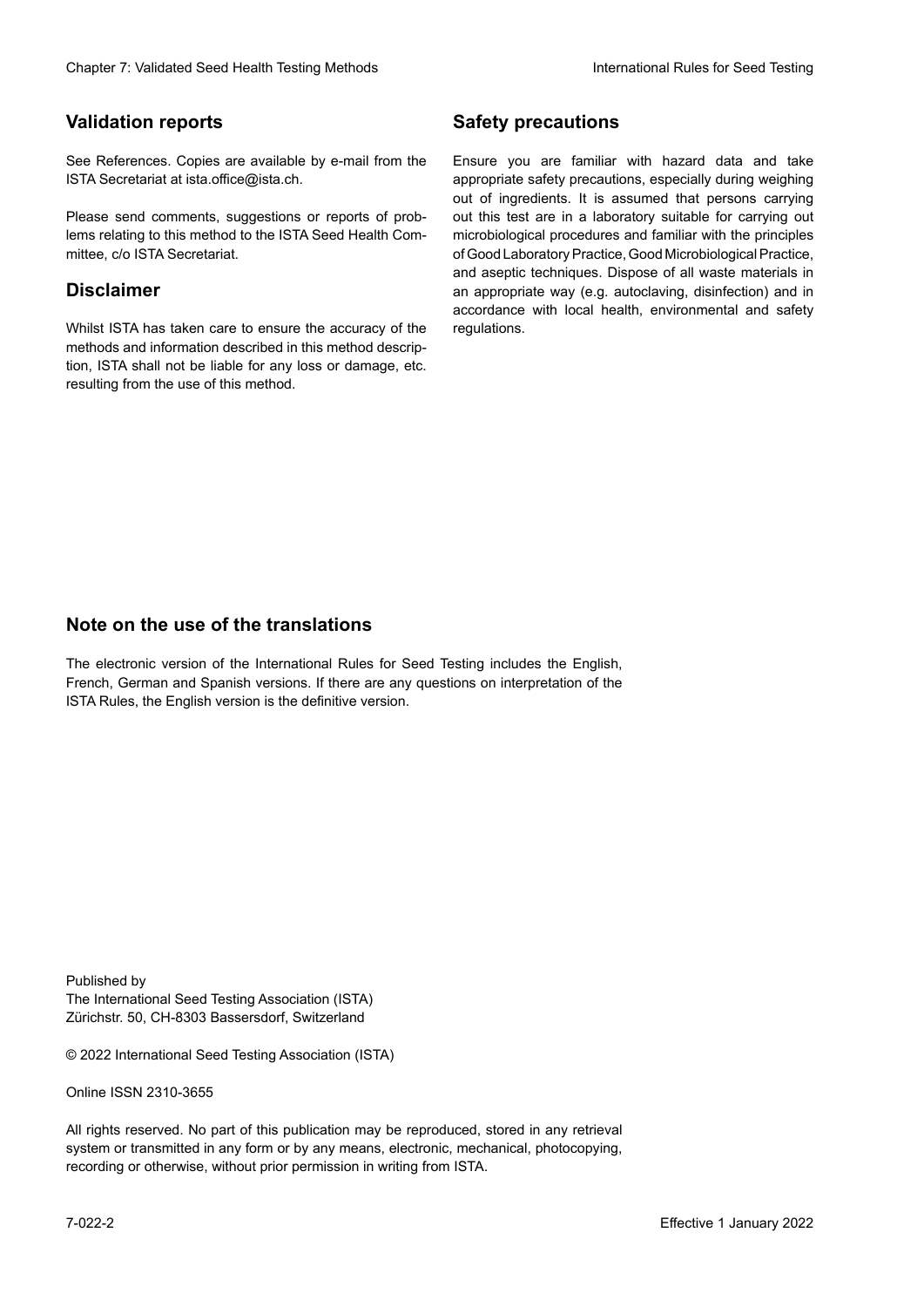# 7-022: Detection of *Microdochium nivale* and *M. majus* in *Triticum* spp. (wheat) seed **contains the container and the container**

**Wirtspflanze:** *Triticum* spp. **Hôte :** *Triticum* spp. **Host:** *Triticum* spp.

- lett, syn. Fusarium nivale (Fr.) Rabenh. (Perfect state Monographella nivalis (Schaff.) Müller); M. majus (Wollenw.) Glynn & S.G.Edwards, syn. M. nivale var. *Monographella nivalis* (Schaff.) Müller); *M. majus nivale* var. *majus* (Wollenw.) Samuels & I.C.Hallett *majus* (Wollenw.) Samuels & I.C.Hallett *majus* (Wollenw.) Samuels & I.C.Hallett (Wolfen Willeman) Generaties of Technical Pathogen(s): Microdochium nivale Samuels & Hal-
- **Prepared by:** JSTA Seed Health Committee, *M. nivale* **Preparado por:** ISTA Seed Health Committee, *M. nivale* parea by e-154 **Prepared by:** ISTA Seed Health Committee, *M. nivale*<br>*Working Crown nivale* Working Group

Author: V. Cockerell  $S_{\text{c}}$  and  $S_{\text{c}}$  and  $S_{\text{c}}$  and  $S_{\text{c}}$  are  $S_{\text{c}}$ . Equal or  $E$ **Author:** V. Cockerent<br>
Science **19** Science Science Science Science Science Science Science Science Science Science Science Science Science

**SCOUISH Agricuit** Scotland, EH12 9FJ Scotlish Agricultur<br>Quide EH12.9F Scottish Agricultural Science Agency, Edinburgh,

#### **Revisionsstand Historique de la révision Revision history**

**Historial de revisiones** Version 1.0, 2007-02-01 Version 1.1, 2011-01-01: *Microdochium majus* als Spezi-2011-01-01 : Addition de *Microdochium* Version 1.0, 2007-02-01

- Version 1.1, 2011-01-01: *Microdochium majus* added as Versión 1.1, 2011-01-01: Se agrega *Microdochium majus* Version 1.2, 2012-01-01: Ethanol als Lösungsmittel für species
- Version 1.2, 2012-01-01: 70 % ethanol removed as solvent for streptomycin

Version 1.3, 2014-01-01: Addition of positive control

- Version 1.4, 2016-01-01: Revision of method,  $\S$ 5. Examination; replacement of Figures  $1-5$
- Version 1.5, 2017-01-01: Reporting results revised
- Version 1.6, 2018-01-01: Editorial change to Methods  $step 5$  $step 5$ step 5
- Version 1.7, 2021-01-01: Sample size revised; Media and solutions revised
- Version 1.8, 2022-01-01: Methods (pretreatment) revised

#### **Antecedentes** Eine Methode für *Microdochium nivale* (*Fusarium nivale*) **Background**

originally published in the ISTA Handbook of Seed Health Testing in November 1964 as S.3. No. 33 (Anon., 1964), results in November 1994 as 3.5. No. 39 (Thom.,1994),<br>and was never revised for inclusion in the second edition<br>of the Handbook. The agar plate test proposed is based on<br>the comparative test organised by the ISTA Seed Heal  $(4 \times 1)$  1964)  $(4 \times 1)$  1964)  $(4 \times 1)$  1964  $\sigma$  and  $\sigma$  and  $\sigma$  and  $\sigma$  and  $\sigma$  and  $\sigma$  and  $\sigma$  and  $\sigma$  and  $\sigma$  and  $\sigma$ the comparative test organised by the ISTA Seed Health Committee and experience of routine testing in a number of laboratories. Summary of changes to original working sheet: Either potato dextrose agar (PDA) or malt agar (MA) can be used; incubation temperature reduced to 20 °C; incubation in dark followed by 3–4 h in daylight or A method for *Microdochium nivale* (*Fusarium nivale*) was of the Handbook. The agar plate test proposed is based on<br>the comparative test organised by the ISTA Seed Health Ing sheet: Ether polato dextrose agar (PDA) or mail agar<br>(MA) can be used; incubation temperature reduced to<br>20 °C; incubation in dark followed by 3–4 h in daylight or 20 °C; incubation in dark followed by 3–4 h in daylight or

ognised: *M. nivale var. nivale and M. nivale var. majus.*<br>In 2005, Glynn et al. provided molecular-based phyloge-In 2005, Glynn *et al.* provided molecular-based phylogenetic evidence of two species when taken together with 2005, Glynn *et al*., proporcionaron evidencias moleculares *et al.* den molekulargenetisch-basierten phylogenetischen biological differences already reported, thus elevating the filogenéticas de dos especies, cuando se tomó en conside-Nachweis, dass beide Varietäten unter Einbeziehung der two varieties to species status, *M. nivale* and *M. majus*. First varieties to opposed status, *m. molto and MA*; however, Both species are detected on PDA and MA; however, bom species are acceded on TBA and MA, however, whether *M. n is* not possible to distinguish between the two, and there is an overlap in spore morphology, making it  $t_{\text{ref}}$  and there is an overlap in spore inorphology, making it  $\frac{p}{p}$  difficult to separate the two species on agai. Dotti species cause seedling blight in wheat, although symptoms may separar las dos especies en agar. Ambas especies causan el Differenzierung beider Arten auf Agar schwierig ist. Beide Arten verursachen Schneeschimmel an Weizen, wobei die be more severe with *M. majus*. **Hunter** *Trichaus* mpi est annual state of the state and the state and the state of the state of the state of the state of the state of the state of the state of the state of the state of the state of the state of the st out. Within *Microdochium nivale*, two varieties were rec-Both species are detected on PDA and MA; however,<br>visually it is not possible to distinguish between the two, and there is an overlap in spore morphology, making it netic evidence of two species when taken together with<br>biological differences already reported, thus elevating the<br>two varieties to species status, M. nivale and M. majus.<br>Both species are detected on PDA and MA; however,<br> **Mexican entrepreneurs in the same of the same of the same of the same of the same of the same of the same of the same of the same of the same of the same of the same of the same of the same of the same of the same of the** International Rules for Seed Testing Company Chapter 7: Validated Seed Testing Rules for Chapter 2: **Detection of Microdochium niveale and M. majus in Triticum Spp. (wheat) Seed Testing Chapter 8: Weight Seed Health Testi** under near-ultraviolet (NUV); changes to format and lay-

#### pueden ser más severos con *M. majus*. **Treated seed**

This method has not be seed. Seed treatments may affect the performance of the method. (Definition of treatment: any process, physical, biological or chemical, to which a seed lot is subjected, including seed coatings. See 7.2.3.) **Behandeltes (gebeiztes) Saatgut** de *Microdochium nivale* sur semences traitées. Les traitetion of *Microdochium nivale* or *M. majus* on treated method. (Definition of treatment: any process, physical, biological or chemical, to which a seed lot is subjected, including seed coatings. See 7.2.3.) This method has not been validated for the determinabiological or chemical, to which a seed lot is subjected,

# dazu 7.2.3.) La taille de l'échantillon (nombre total de semences tes-**Sample size**

The sample (total number of seeds tested) size to be tested ceptable percentage of seeds infested) and detection limit<br>(theoretical minimum number of pathogen propagules) (theoretical minimum number of pathogen propagules per seed which can be detected). The minimum sample size should be 400 seeds. depends on the desired tolerance standard (maximum ac-

#### den können) aber den können var den können var sollte 400 samt den können var den sollte 400 samt den können var <br>Se sollte 400 samt den können var den können var sollte 400 samt den können var den können var sollte 400 sa men betragen. **Matériel de référence :** cultures de référence ou autre

- **Materiales**<br>material material priate material<br> **Modio:** potato dextrose agar or malt agar plates with forongo matériale **Reference material:** reference cultures or other appro-<br> **Reference material:** priate material
- **Matura.** polaw dextrose agai of man agai plates with  $\text{supp}$  and  $\text{supp}$ **References**<br>**Reference** Reference gees and **Reference Media:** potato dextrose agar or malt agar plates with  $20 - 20$ . Avec alternative fluorescente et alternative fluorescente et alternative et alternative et alternative et alternative et alternative et alternative et alternative et alternative et alternative et alternative et streptomycin sulphate

**Medicines.**  $\frac{1}{20}$  medicines (one per live secus) **Incubator:** capable of operating at  $20 \pm 2$  °C.  $\frac{1}{1}$  usites.  $\frac{1}{1}$ Petri dishes: 90 mm Petri dishes (one per five seeds)

**1** % NaOCl (sodium hypochlorite)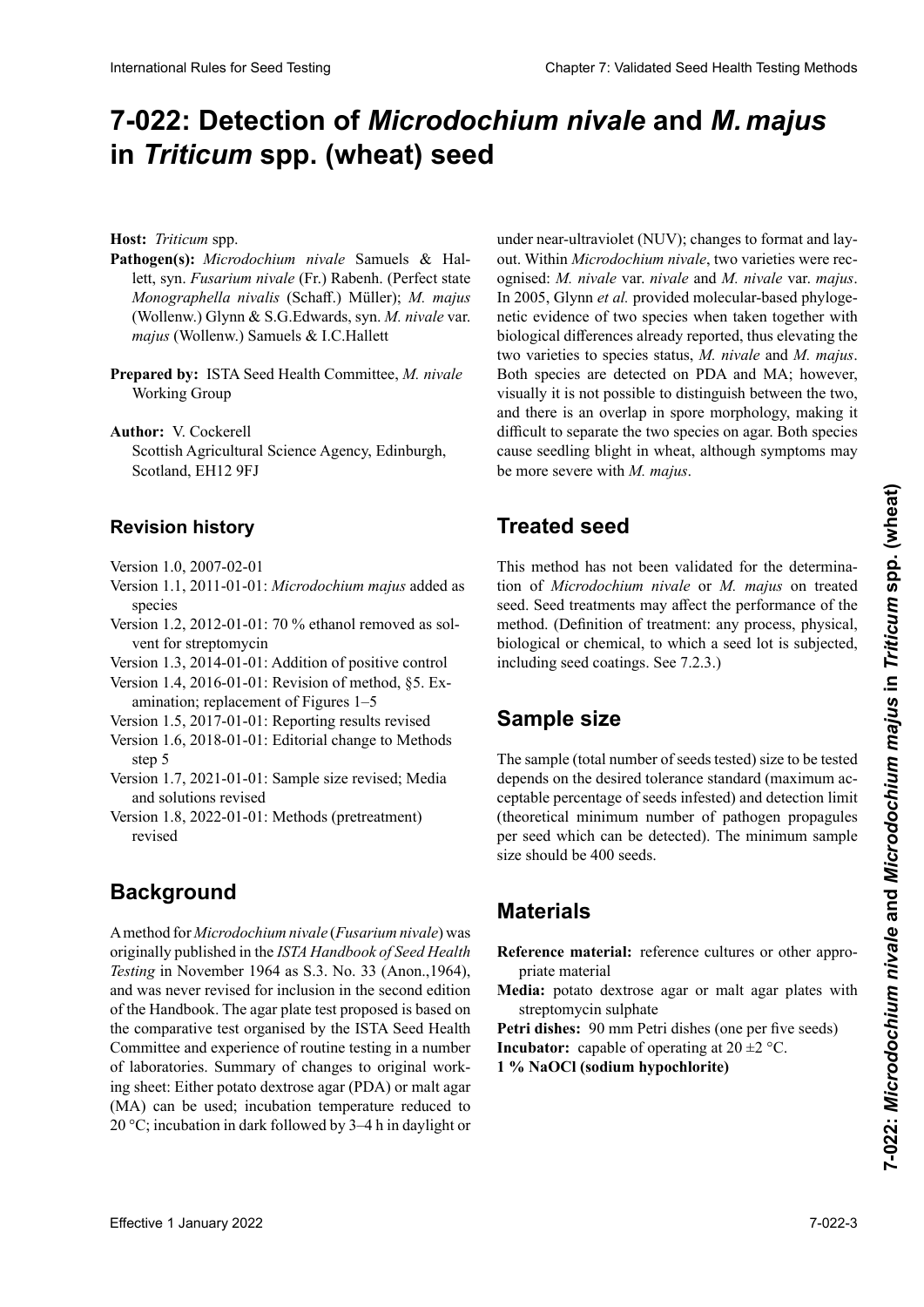## **Métodos Methoden MéthodesMethods**

Critical control points are indicated by CCP.

- 1. Pretreatment: Immerse seeds in a solution of so-Pretreatment: Immerse seeds in a solution of so-<br>dium hypochlorite (NaOCl) (1 % available chlorine) for 10 min, then drain, rinse well in sterile water and drain again. Wasser gut abspülen und abspülen und abspülen und abspülen lassen. Pretreatment: Immerse seeds in a solution of so-<br>dium hypochlorite (NaOCl) (1 % available chlorine)<br>for 10 min, then drain, rinse well in sterile water and<br>drain again.
- 2.1 Plating: Aseptically place a maximum of 5 seeds, evenly spaced around the perimeter of the plate, onto evenly spaced around the perimeter of the plate, onto<br>the agar surface of each PDA or MA plate (CCP). 2.1 Plating: Aseptically place a maximum of 5 seeds,<br>evenly spaced around the perimeter of the plate, onto<br>the agar surface of each PDA or MA plate (CCP).<br>2.2 Positive control (reference material): Aseptically
- 2.2 Positive control (reference material): Aseptically place seeds pretreated as in 1., evenly spaced (CCP), place seeds pretreated as in 1., evenly spaced (CCP), onto the agar surface of an appropriate number of malt place seeds pretreated as in 1., evenly spaced (CCP),<br>onto the agar surface of an appropriate number of malt<br>agar plates to obtain the reference culture, or plate a reference culture on one malt agar plate or PDA plate. The number of plates required will depend on the level of contamination of the positive control seed lot. The number of plates required will depend on the level of contamination of the positive control seed lot.<br>Incubation: Incubate plates for 7 d at 20 °C in the agar plates to obtain the reference culture, or plate a<br>reference culture on one malt agar plate or PDA plate.<br>The number of plates required will depend on the lev-<br>el of contamination of the positive control seed lot.<br>Inc reference culture on one malt agar plate or PDA plate.<br>The number of plates required will depend on the lev-
- dark. **de contaminación de contaminación de contaminación de contaminación de semi**dark. niveau dan de contamination du lot de semences servant du lot de semences servant de semences servant de serva 3. Incubation: Incubate plates for 7 d at 20  $^{\circ}$ C in the dark.
- 4. Reference culture: Subculture a reference culture to a PDA or MA plate at the same time the seeds are a PDA or MA plate at the same time the seeds are plated and incubate with the test plates. Alternatively, plated and incubate with the test plates. Alternatively,<br>a sample of seed known to be infected may be surface sterilised, plated on PDA or MA and incubated under the same conditions as the test samples.
- the same conditions as the test samples.<br>Examination: Examine the plates after 7 d incubation. *M. nivale* and *M. majus* colonies from seed are relatively fast growing; felted aerial mycelium is are relatively fast growing; felted aerial mycelium is<br>white to very pale pink, the undersurface is colourless white to very pale pink, the undersurface is colourless<br>turning to light orange (Nelson *et al.*, 1983) or salm-<br>on pink (CMI mycological colour chart, sheet 1, no. on pink (CMI mycological colour chart, sheet 1, no. 41, Rayner, 1970). After incubation in the dark, the 41, Rayner, 1970). After incubation in the dark, the colonies are usually white (Figs. 1, 2). If the suspect colonies are left in daylight or under near-ultraviolet colonies are left in daylight or under near-ultraviolet light for 24 h, the salmon pink/orange colour should colonies are usually white (Figs. 1, 2). If the suspect<br>colonies are left in daylight or under near-ultraviolet<br>light for 24 h, the salmon pink/orange colour should<br>develop if *M. nivale* or *M. majus* (Figs. 3, 4). Furthe develop if *M. nivale* or *M. majus* (Figs. 3, 4). Further confirmation can be made by examining conidia if present. Conidial spores may be present, forming on sporodochia and seen as a pale orange mass. Microcosporodochia and seen as a pale orange mass. Microco-<br>nidia are absent. Macroconidia are small, 1–3 septate,<br>curved with blunt terminal cells that are indistinguishcurved with blunt terminal cells that are indistinguishable from one another. The basal cell may be notched but is never foot-shaped (Nelson *et al.*, 1983). Size: 10-30  $\mu$ m × 2.5-5  $\mu$ m (Booth, 1971). Conidial mor-10–30  $\mu$ m × 2.5–5  $\mu$ m (Booth, 1971). Conidial morphology is variable with overlap between the two phology is variable with overlap between the two<br>species *M. nivale* and *M. majus* (Glynn *et al.*, 2005). species *M. nivale* and *M. majus* (Glynn *et al.*, 2005).<br>Compare with positive control. Record the number of seeds infected with Microdochium nivale/M. majus. As morphology can overlap between the two species, results can be expressed as *Microdochium* spp.<br>(*Microdochium nivale* and/or *M. majus*). (Microdochium nivale and/or  $M$ . majus). Clearly 7. Validated Seed Hewita Bellin ab 1. Guidel Controll international Clearly Seed Herita Controll international Absorption and the Clearly Section and Saats and Saats and Saats and Saats and Saats and Saats and Saa Chever 7 Validient See Treating the Chever The Host and Research Chever The Transformation of the Chever Theorem Chever Theorem Chever The Chever The Chever Theorem Chever The Chever The Chever The Chever The Chever The C rences sterilised, plated on PDA or MA and incubated under<br>the same conditions as the test samples.<br>Examination: Examine the plates after 7 d incu-<br>bation. *M. nivale* and *M. majus* colonies from seed able from one another. The basal cell may be notched<br>but is never foot-shaped (Nelson *et al.*, 1983). Size:<br>10–30  $\mu$ m × 2.5–5  $\mu$ m (Booth, 1971). Conidial mor-<br>phology is variable with overlap between the two Compare with positive control. Record the number of<br>seeds infected with *Microdochium nivale/M. majus*.<br>As morphology can overlap between the two spe-**Effective columns:** Subdurban and inclusion a reference collisting and included in the space of the space of the space of the space of the space of the space of the space of the space of the space of the space of the spa 5. Examination: Examine the plates after 7 d incunidia are absent. Macroconidia are small, 1–3 septate,

# **General methods**

- Checking tolerances: Tolerances provide a means of assessing whether or not the variation in results within or between tests are sufficiently wide as to raise doubts about the accuracy of the results. Suitable tolerances, about the accuracy of the results. Suitable tolerances,<br>which can be applied to most direct seed health tests, can be found in Table 5B Part 1 of Chapter 5 of the ISTA Rules, or Table G1 in Miles (1963). **ISTA Rules, or Table G1 in Miles (1963). ecking tolerances:** Tolerances provide a means of assessing whether or not the variation in results within or between tests are sufficiently wide as to raise doubts. sessing whether or not the variation in results within
- Reporting results: The result of a seed health test detected and the test method used. When reported on detected and the test method used. When reported on<br>an ISTA Certificate, results are entered under 'Other Determinations'. should indicate the scientific name of the pathogen an ISTA Certificate, results are entered under 'Other Determinations'.

Determinations'.<br>The report must indicate the number of seeds tested. an ISTA Certificate, results are entered under 'Other<br>Determinations'.<br>The report must indicate the number of seeds tested.<br>In the case of a negative result (pathogen not detected), the results must be reported as 'not detected'.

In the case of a positive result, the report must indicate the percentage of infected seeds. cate the percentage of infected seeds.

#### **Quality assurance** verwendete Methode enthalten. Bei Berichterstattung

## patógeno detectado y el método de análisis utilizado. Der Prüfbericht muss die Anzahl untersuchter Samen **Specific training**

**Quality assurance**<br>**Specific training**<br>This test should only be performed by persons who have been trained in fungal identification or under the direct<br>supervision of someone who has. supervision of someone who has.

## Critical control points (CCP)

- Method section 2: *M. nivale, M. majus*, some more than 5 seeds per plate, there is a high risk of the Triticum spp. are comparatively fast growing; with plates being unreadable. *Fusarium* spp and many saprophytic fungi present on
- Preparation of PDA or MA plates: The source of agar trients may vary from manufacturer to manufacturer. Both PDA and MA can be bought as a powdered me-Both PDA and MA can be bought as a powdered me-<br>dium, or MA can be made up as per recipe (see be-(DIFAL, Seysses, France); agar-agar (VWR, West Chester, Pa., USA) and streptomycin (Sigma-Aldrich, Mo., USA). Any equivalent products should be suitable. Whenever a new batch of agar is used, a check<br>on the quality should be made, using a reference lot on the quality should be made, using a reference lot on the quality should be made, using a reference lot<br>with a known infection level, or a reference isolate and sustainability of isolate measured. Pay particular may influence the results. The level of available nuinclude PDA (Oxoid, Basingstoke, UK), Cristomalt Chester, Pa., USA) and streptomycin (Sigma-Aldrich, may influence the results. The level of available nutrients may vary from manufacturer to manufacturer.<br>Both PDA and MA can be bought as a powdered metrients may vary from manufacturer to manufacturer. low). Suitable products used in the comparative test attention to the growth characteristics of reference isolates.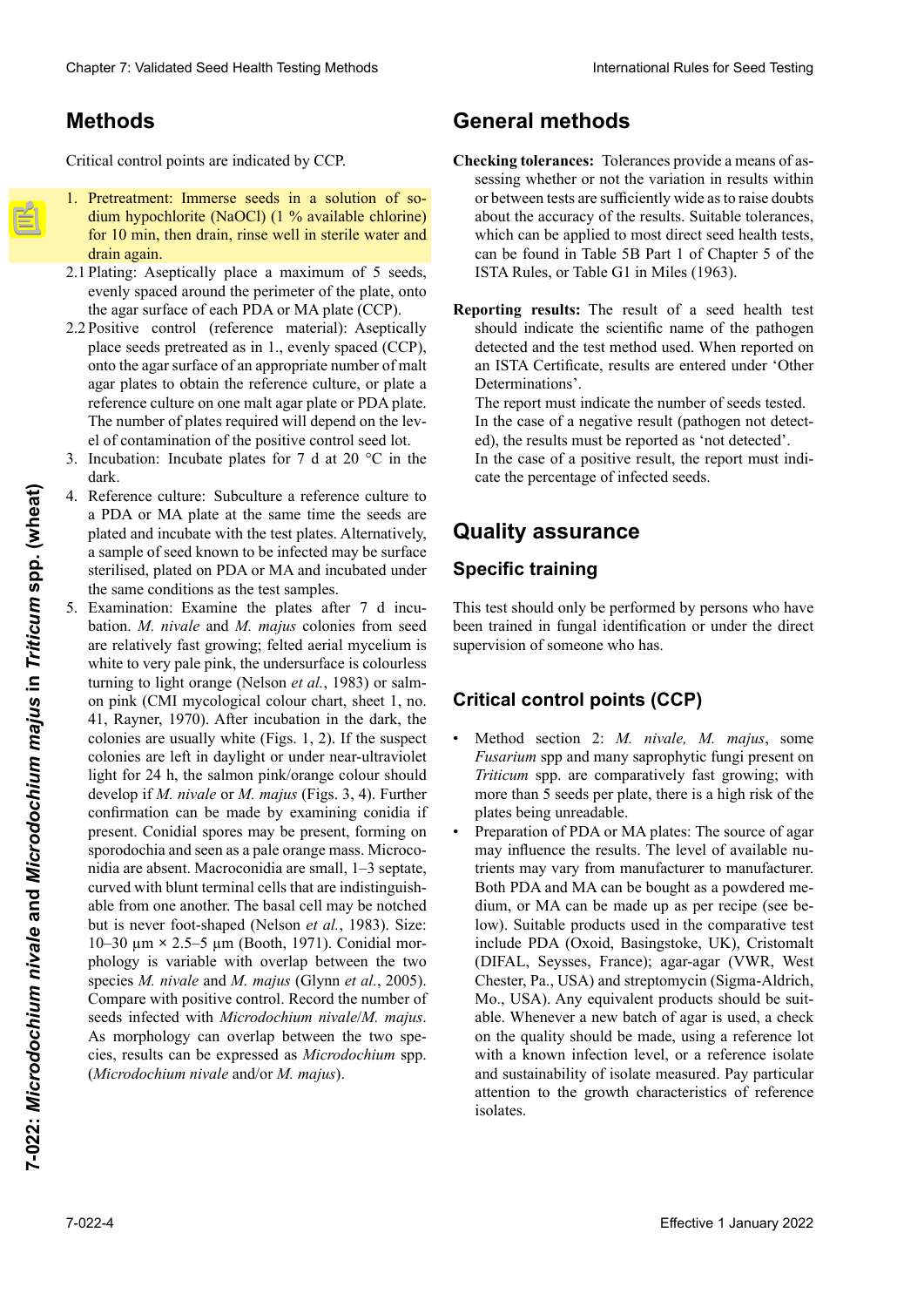

**Figure 1.** Colonies of *Microdochium nivale* and/or *majus* on PDA after 7 days incubation in the dark. **a** Top surface of plate. **b** Bottom surface of plate.



**Figure 2.** Colonies of Microdochium nivale and/or majus on MA after 7 days incubation in the dark. a Top surface of plate. **b** Bottom surface of plate.



**Figure 3.** Colonies of *Microdochium nivale* and/or *majus* on PDA after 7 days incubation in the dark and 24 h under NUV, showing salmon-pink coloration. **a** Top surface of plate. **b** Bottom surface of plate.



**Figure 4.** Colonies of *Microdochium nivale* and/or *majus* on MA after 7 days incubation in the dark and 24 h under on MA after 7 days incubation in the dark and 24 h under<br>NUV, showing salmon-pink coloration. **a** Top surface of plate. **b** Bottom surface of plate.



Figure 5. Microdochium conidia on CLA. ×400.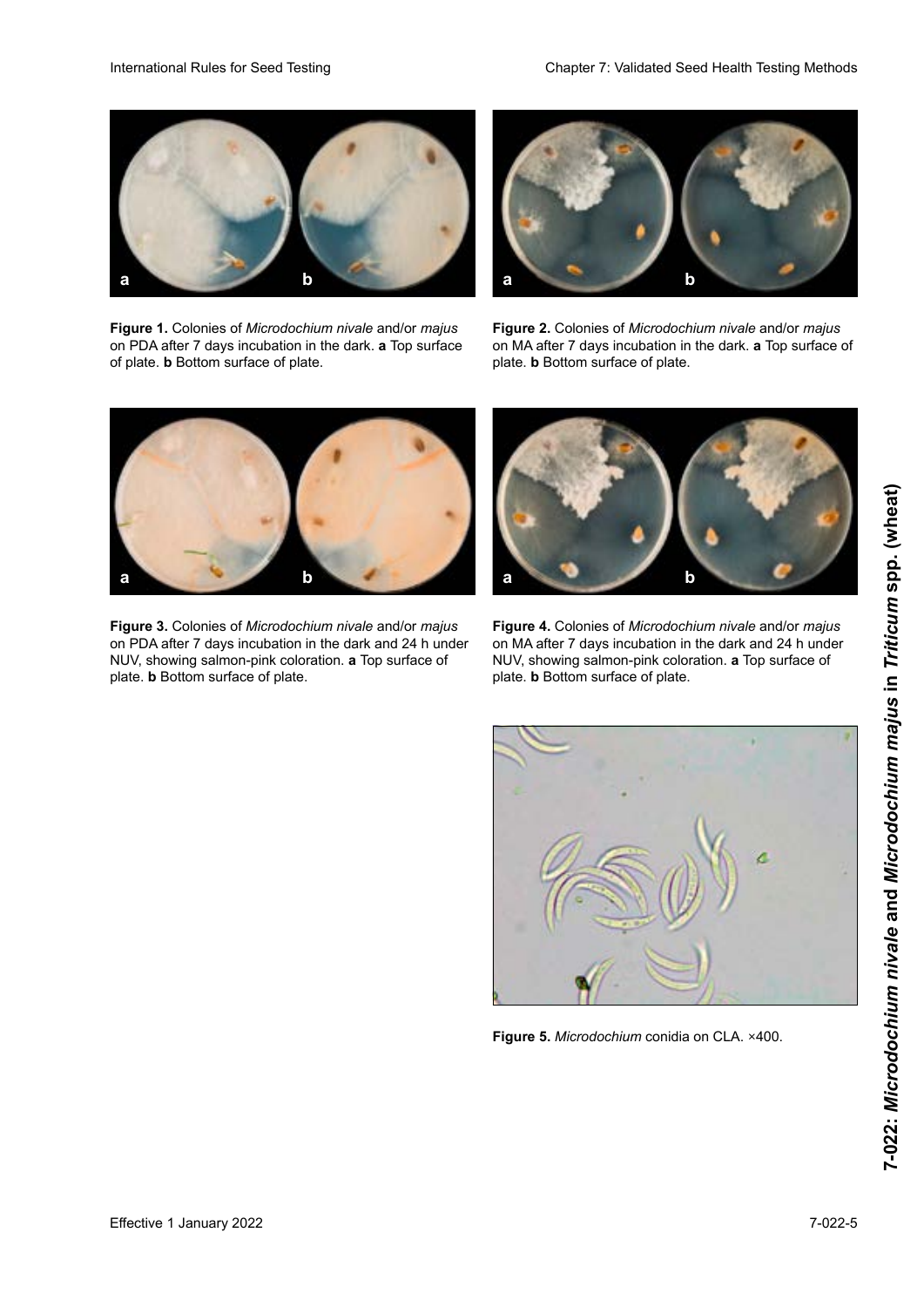# **Medios y soluciones Medien und Lösungen Milieux et solutions Media and solutions**

## **Agar papa dextrosa + estreptomicina Kartoffel-Dextrose-Agar + Streptomycin PDA + streptomycine Potato dextrose agar + streptomycin**

Potato dextrose agar (CCP): make according to speci-<br>fication of supplier fication of supplier

**Distilled/deionised water:** 1000 ml

**Streptomycin sulphate\*:** may be used between 50 mg<br>and 130 mg, depending on the level of saprophytic<br>bacterial contamination commonly encountered<br>\* Added after autoclaving. Streptomycin sulphate can be<br>discolved in water. and 130 mg, depending on the level of saprophytic bacterial contamination commonly encountered

\* Added after autoclaving. Streptomycin sulphate can be dissolved in water. Eilter sterilisation is required dissolved in water. Filter sterilisation is required.

# **Preparación Herstellung Preparation**

- 1. Weign out ingredients into a suitable adtoclavable comamer.<br>. . . . . . . . . .  $\text{F}$ eontainer. 1. Weigh out ingredients into a suitable autoclavable container.
- 2. Aga 1000 ml of afsuited/defonised water. 2. Add 1000 ml di distilled/deionised water. 2. Add 1000 ml of distilled/deionised water.
- 3. Dissolve powdered PDA in the water by still 3. Dissolve powdered PDA in the water by stirring.
- 4. Autoclave at 121 °C and 15 p.s.i. for 15 min.
- 5. Adjust to pH 5.6  $\pm$ 0.2 pH units.
- 6. Allow agar to cool to approximately 50  $\degree$ C and add streptomycin sulphate dissolved in water.
- 7. Pour 20–22 ml of molten agar into 90 mm Petri dishes and allow to solidify before use.

#### $\bf Storage$

Prepared plates may be stored at 4 °C for up to 6 weeks.

#### **Agar malta + estreptomicina Malz-Agar + Streptomycin Mathematics Malt agar + streptomycin**

**Agar:** 20 g

**Malt:** 10 g

**Distilled/deionised water:** 1000 ml

**Streptomycin sulphate\*:** may be used between 50 mg and 130 mg, depending on the level of saprophytic<br>bacterial contamination commonly encountered.  $\frac{30}{10}$  mg, dependientes de commons de contamination commons de contamination de contamination de contamination de contamination de contamination de contamination de contamination de contamination de contamination de bacterial contamination commonly encountered.

\*Agregar des de esterne de este de este de este de este de este de este de este de este de este de este de este de este de este de este de este de este de este de este de este de este de este de este de este de este de est dissolved in water. I her stermstation is required. dissolved in water. Filter sterilisation is required. \* Added after autoclaving. Streptomycin sulphate can be

## **Preparation**

- 1. Weigh out the malt into a suitable container. Add two volumes of the distilled/deionised water per volume of malt, and bring to boiling point.
- 2. Add the agar and the remainder of the water, and dissolve completely before autoclaving.
- 3. Autoclave at 121 °C and 15 p.s.i. for 15 min.
- 4. Adjust to pH  $7 \pm 0.2$  pH units.
- 5. Allow agar to cool to approximately 50  $^{\circ}$ C and add streptomycin sulphate dissolved in water.
- 6. Verter 20–22 ml de agar fundido en placas de Petri de gelöste Streptomycinsulfat zufügen. Verser 20–22 ml de l'agar dans des boîtes de Pétri de 6. Pour 20–22 ml of the molten agar into 90 mm Petri 90 mm 20–22 mm et die metrien agar. mee 90 mm Petrisch<br>dishes and allow to solidify before use gibites und wird vor der Bertain gestere user. 1900 E and allow to solidify before use.

 $\frac{1}{2}$  se utilizative agar de malta agar usar usar usar usar usar, preparar usar, prepararlocal usar, prepararlocal usar, prepararlocal usar, prepararlocal usar, prepararlocal usar, prepararlocal usar, prepararlocal us If using ready-to-use 1 % malt agar, prepare according to specifications of supplier.

#### **Almacenaje L**age **Storage**

Las placas preparadas pueden almacenarse a 4 °C hasta Prepared plates may be stored at 4 °C for up to 6 weeks. Des boîtes peuvent être stockées à 4 °C pendant 6 semaines. Prepared plates may be stored at 4 °C for up to 6 weeks.

#### Sodium hypochlorite solution **Solution d'hypochlorite de sodium Sodium hypochlorite solution**

Sodium hypochlorite for pretreatment of seed can be prepared from commercial bleach diluted to 1 % available chlorine. The concentration of chlorine in commercial bleach varies considerably and declines with storage. Use the formula: the formula: Usar la formula: Clearly 7. Validierte See Theories (1. Januar 2022) ab the spectral control of the spectral control of the spectral control of the spectral control of the spectral control of the spectral control of the spectral control o Cheape 7 Voldskeis Seed Heelli Teatric Model<br> **Media and Solution**<br> **Media and Solution**<br> **Proparation**<br> **Proparation**<br> **Proparation**<br> **Proparation**<br> **Proparation**<br> **Proparation**<br> **Proparation**<br> **Proparation**<br> **Proparatio** Sodium hypochlorite for pretreatment of seed can be pre-**EFFECT ASSUMM** on the dualited consistent water. The space of the space of the space of the space of the space of the space of the space of the space of the space of the space of the space of the space of the space of th

$$
V_{\text{stock}} = V_{\text{final}} \times C_{\text{final}} / C_{\text{stock}}
$$

(where  $V =$  volume and  $C = %$  available chlorine) to calculate the volume of commercial bleach stock solution culate the volume of commercial bleach stock solution required to prepare sodium hypochlorite solutions for use in seed pretreatment.

To prepare a 1 l solution of sodium hypochlorite containing 1 % chlorine from a stock of commercial bleach containing 12 % available chlorine: mittels, welches für die Herstellung der Natriumhypoch-Vstock = 1 **×** 1/12 = 0,083

$$
V_{\text{stock}} = 1 \times 1/12 = 0.083
$$

Thus add 83 ml of the 12 % stock to 917 ml water.<br>The negative of estimately degrees are illu-

Thus did by the of the 12 % stock to 91% in water.<br>The percentage of active chlorine decreases rapidly in solution so, NaClO 1 % solution must be stored in the  $\frac{1}{1}$   $\frac{1}{1}$   $\frac{1}{1}$   $\frac{1}{1}$   $\frac{1}{2}$   $\frac{1}{2}$   $\frac{1}{2}$   $\frac{1}{2}$   $\frac{1}{2}$   $\frac{1}{2}$   $\frac{1}{2}$   $\frac{1}{2}$   $\frac{1}{2}$   $\frac{1}{2}$   $\frac{1}{2}$   $\frac{1}{2}$   $\frac{1}{2}$   $\frac{1}{2}$   $\frac{1}{2}$   $\frac{1}{2}$   $\frac{1}{2}$   $\frac{1}{2}$   $\frac{1}{2}$  dark and used whilm y uays of preparation. It is possible to check chiornie concentration with chiornie strip tests. dark and used whilm 3 days of preparation. It is possible to check chlorine concentration with chlorine strip tests. Thus ded 65 hh of the 12 % stock to 517 hh water.<br>The percentage of active chlorine decreases rapidly<br>in solution so, NaClO 1 % solution must be stored in the<br>dark and used within 3 days of preparation. It is possible